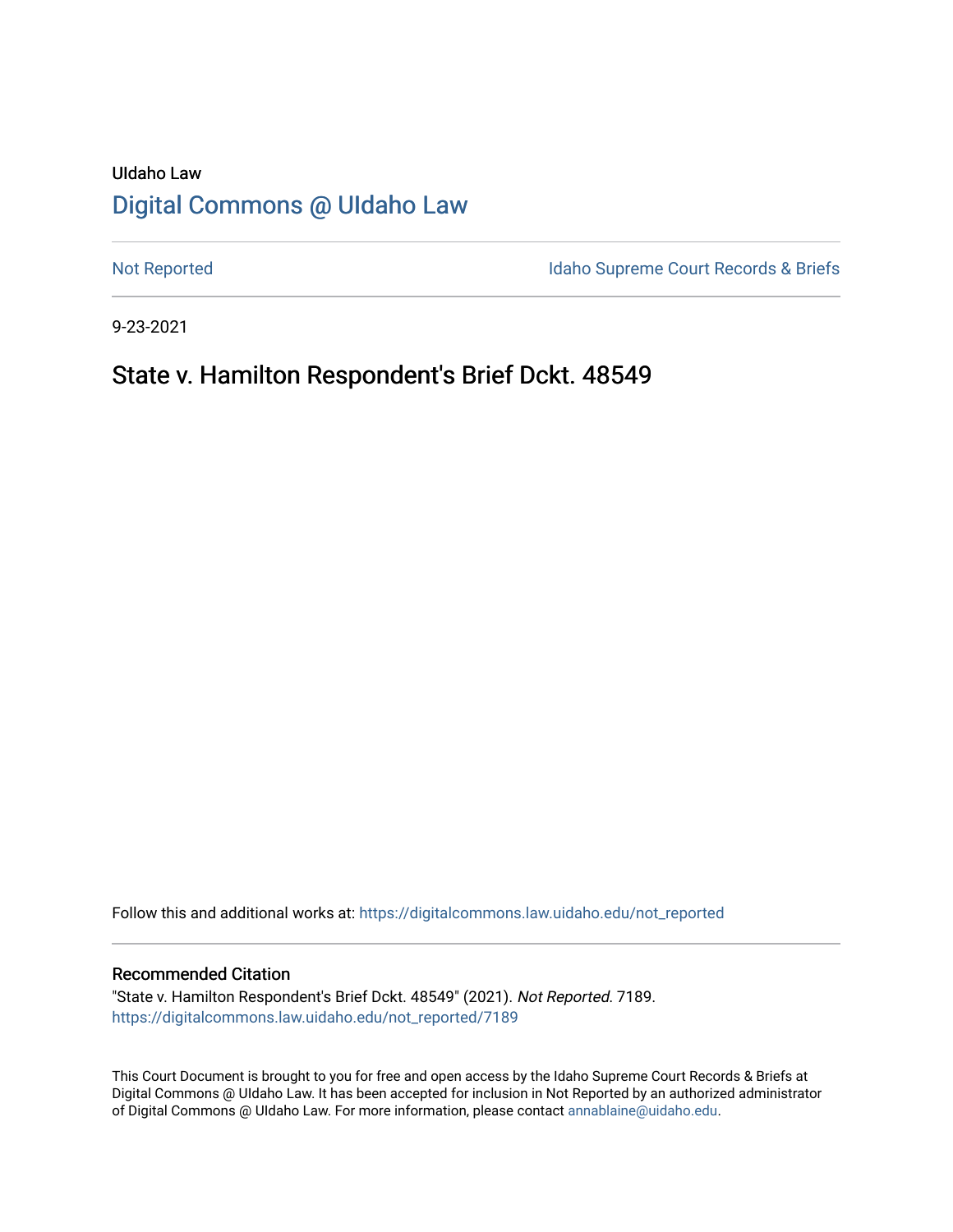Electronically Filed 9/23/2021 11:02 AM Idaho Supreme Court Melanie Gagnepain, Clerk of the Court By: Sara Velasquez, Deputy Clerk

LAWRENCE G. WASDEN Attorney General State of Idaho

MARK A. KUBINSKI Deputy Attorney General Chief, Criminal Law Division

MARK W. OLSON Deputy Attorney General P. O. Box 83720 Boise, Idaho 83720-0010 (208) 334-4534 E-mail: ecf@ag.idaho.gov

## IN THE SUPREME COURT OF THE STATE OF IDAHO

| STATE OF IDAHO,          |                           |
|--------------------------|---------------------------|
|                          | NO. 48549-2021            |
| Plaintiff-Respondent,    |                           |
|                          | Ada County Case No.       |
| V.                       | CR01-19-38102             |
|                          |                           |
| TODD ALEXANDER HAMILTON, |                           |
|                          | <b>RESPONDENT'S BRIEF</b> |
| Defendant-Appellant.     |                           |
|                          |                           |

Has Hamilton failed to show that the district court abused its discretion when it denied his Rule 35 motion for reduction of sentence?

## ARGUMENT

## Hamilton Has Failed To Show That The District Court Abused Its Discretion When It Denied His I.C.R. 35(b) Motion For Reduction Of Sentence

## A. Introduction

In September 2019, Todd Hamilton and Haley Moeri, who had just completed a cross-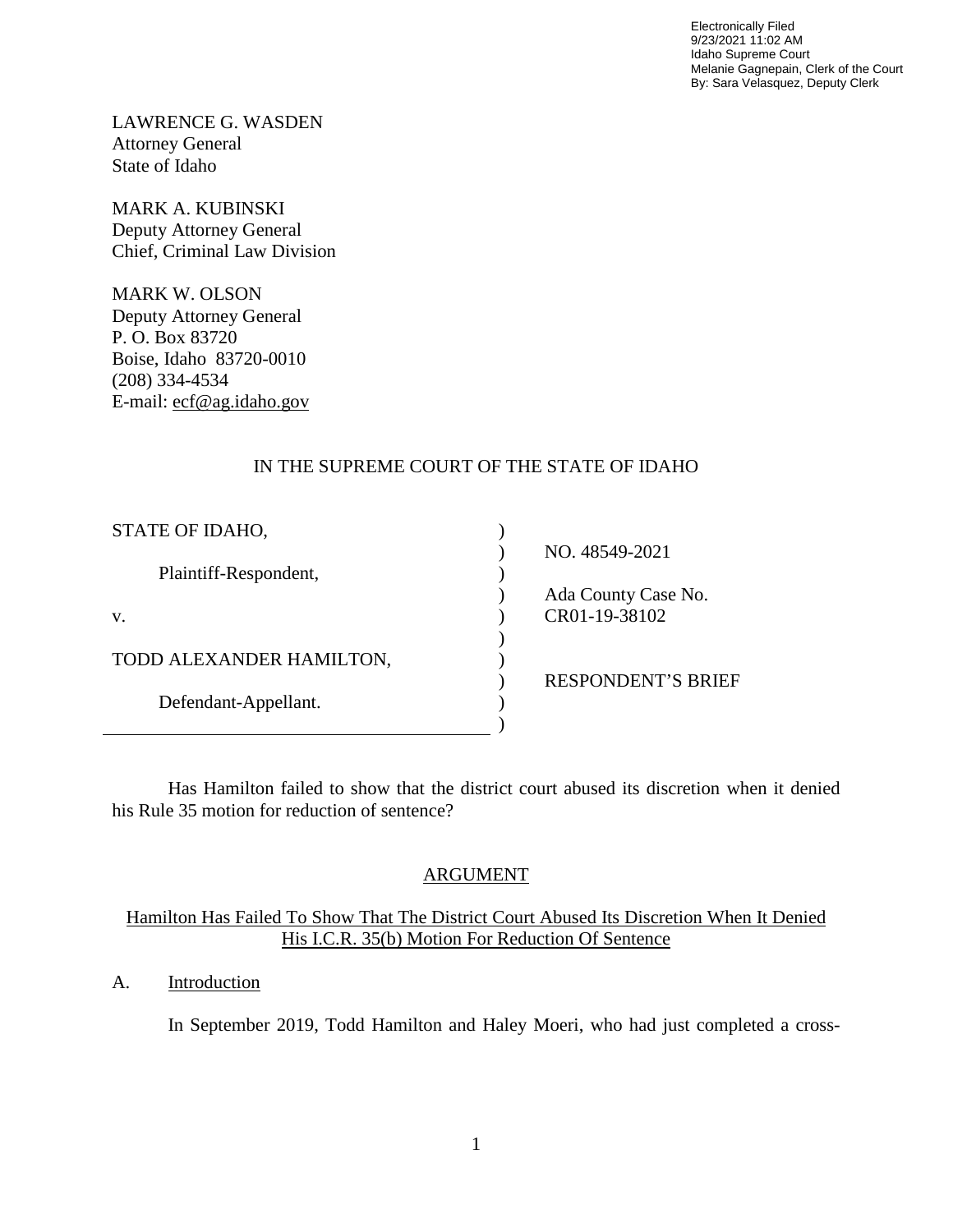country trip in their RV, stole approximately  $$6,000<sup>1</sup>$  $$6,000<sup>1</sup>$  $$6,000<sup>1</sup>$  worth of wine from two Albertson's grocery stores in the Treasure Valley over a period of four days. (PSI, pp.1-2, 129-137.) Moeri had previously stolen wine from a third Albertson's store in July 2019, after which, she returned to the RV she was sharing with Hamilton. (PSI, pp.1-[2](#page-2-1); Tr., p.37, Ls.16-24.<sup>2</sup>) Officers spotted the RV several days after the theft and arrested Hamilton and Moeri. (PSI, p.1.) Numerous unopened bottles of wine matching the stolen bottles were recovered in a search of the RV. (PSI, pp.1, 135, 142.)

The state charged Hamilton with four counts of burglary, two counts of grand theft, and two counts of petit theft. (R., pp.43-45.) Pursuant to a plea agreement with the state, Hamilton pled guilty to one count of grand theft, and the state agreed to dismiss the other charges and to recommend a unified five-year sentence with one year fixed. (R., pp.59, 65-66.) At the sentencing hearing, Hamilton recommended that the court place him on probation. (Tr., p.46, L.23 – p.47, L.20.) The district court imposed a sentence that fell between these recommendations – a unified three-year sentence with six months fixed. (R., pp.82-85; Tr., p.81,  $L.20 - p.83, L.23.$ 

Approximately one month later, Hamilton filed an I.C.R. 35 motion for reduction of sentence, requesting that the district impose place him on probation and impose 180 days jail. (R., pp.86-90.) Hamilton supported the motion with a letter to the court, and seven character letters from friends and employees. (R., pp.91-106.) The district court denied the I.C.R. 35

 $\overline{a}$ 

<span id="page-2-0"></span><sup>&</sup>lt;sup>1</sup> Albertson's initially reported the theft to be in excess of \$10,000 (PSI, pp.136-139), but at the sentencing hearing, the prosecutor clarified that after following up with the loss prevention department at the store and itemizing the bottles involved in the theft, Albertson's reported a loss of \$6,132. (Tr., p.17, L.24 – p.18, L.10.) This is the amount that the district court ordered Hamilton to pay in restitution. (R., pp.79-81.)

<span id="page-2-1"></span><sup>&</sup>lt;sup>2</sup> Citations to "Tr." in this brief refer to the transcript of the October 27, 2020 sentencing hearing, the only transcript cited to in this brief.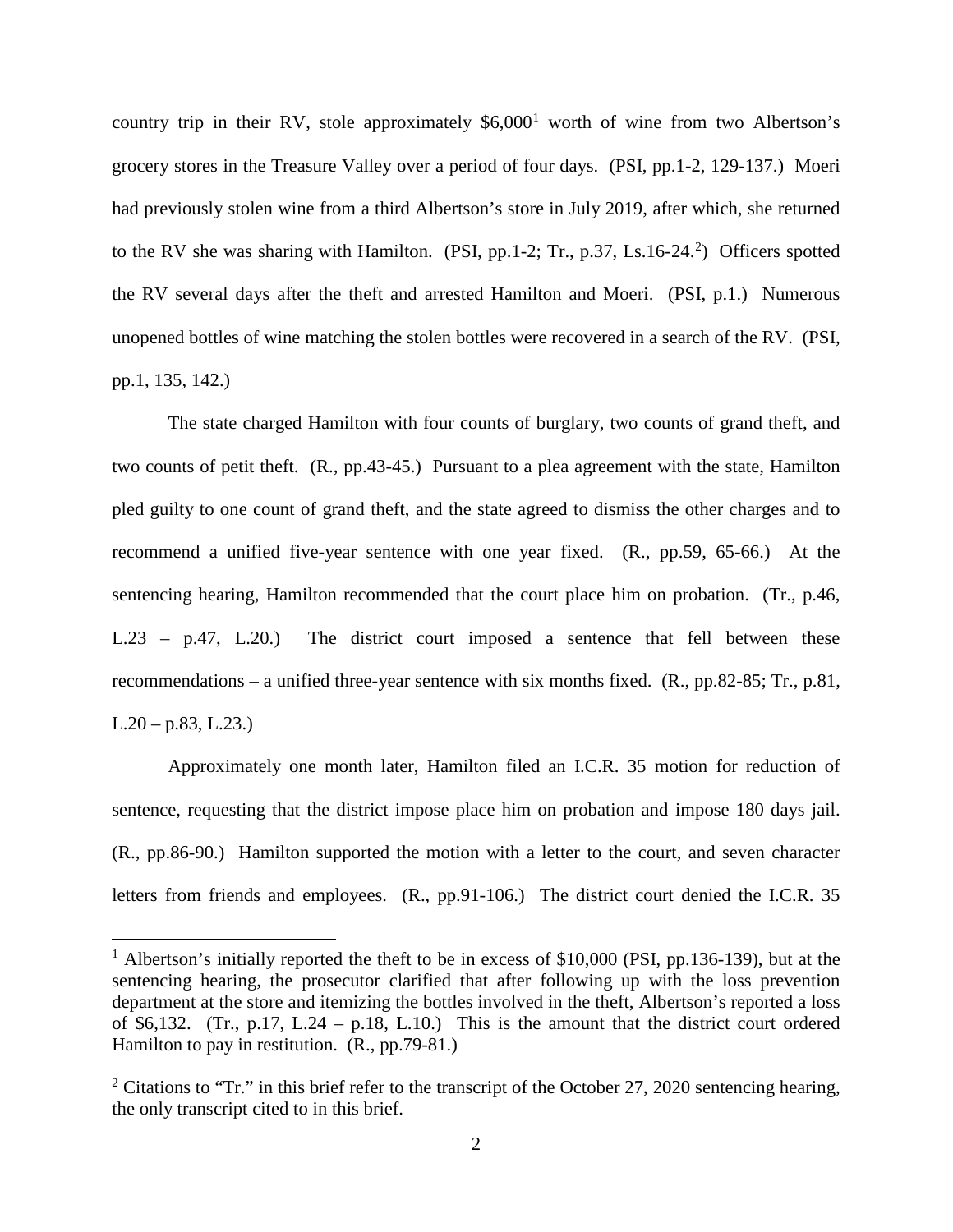motion by memorandum decision and order without a hearing. (R., pp.107-110.) Hamilton timely appealed. (R., pp.113-115.)

#### B. Standard Of Review

 "A motion for reduction of sentence under Rule 35 is essentially a plea for leniency addressed to the sound discretion of the court." State v. Golden, 167 Idaho 509, 514, 473 P.3d 377, 382 (Ct. App. 2020). In evaluating whether a lower court abused its discretion, the appellate court conducts a four-part inquiry, which asks "whether the trial court: (1) correctly perceived the issue as one of discretion; (2) acted within the outer boundaries of its discretion; (3) acted consistently with the legal standards applicable to the specific choices available to it; and (4) reached its decision by the exercise of reason." State v. Herrera, 164 Idaho 261, 272, 429 P.3d 149, 160 (2018) (citing Lunneborg v. My Fun Life, 163 Idaho 856, 863, 421 P.3d 187, 194 (2018)).

#### C. Hamilton Has Failed To Show That The District Court Abused Its Discretion

"In presenting a Rule 35 motion, the defendant must show that the sentence is excessive in light of new or additional information subsequently provided to the district court in support of the motion." State v. Yang, 167 Idaho 944, 949, 477 P.3d 998, 1003 (Ct. App. 2020) (citing State v. Huffman, 144 Idaho 201, 203, 159 P.3d 838, 840 (2007)). The appellate court's responsibility when review a court's denial of a Rule 35 Motion motion for reduction of a sentence is to examine the record before the Court, including the evidence presented in connection with the motion, to determine whether the trial court abused its discretion in denying the leniency requested. State v. Burnight, 132 Idaho 654, 661, 978 P.2d 214, 221 (1999).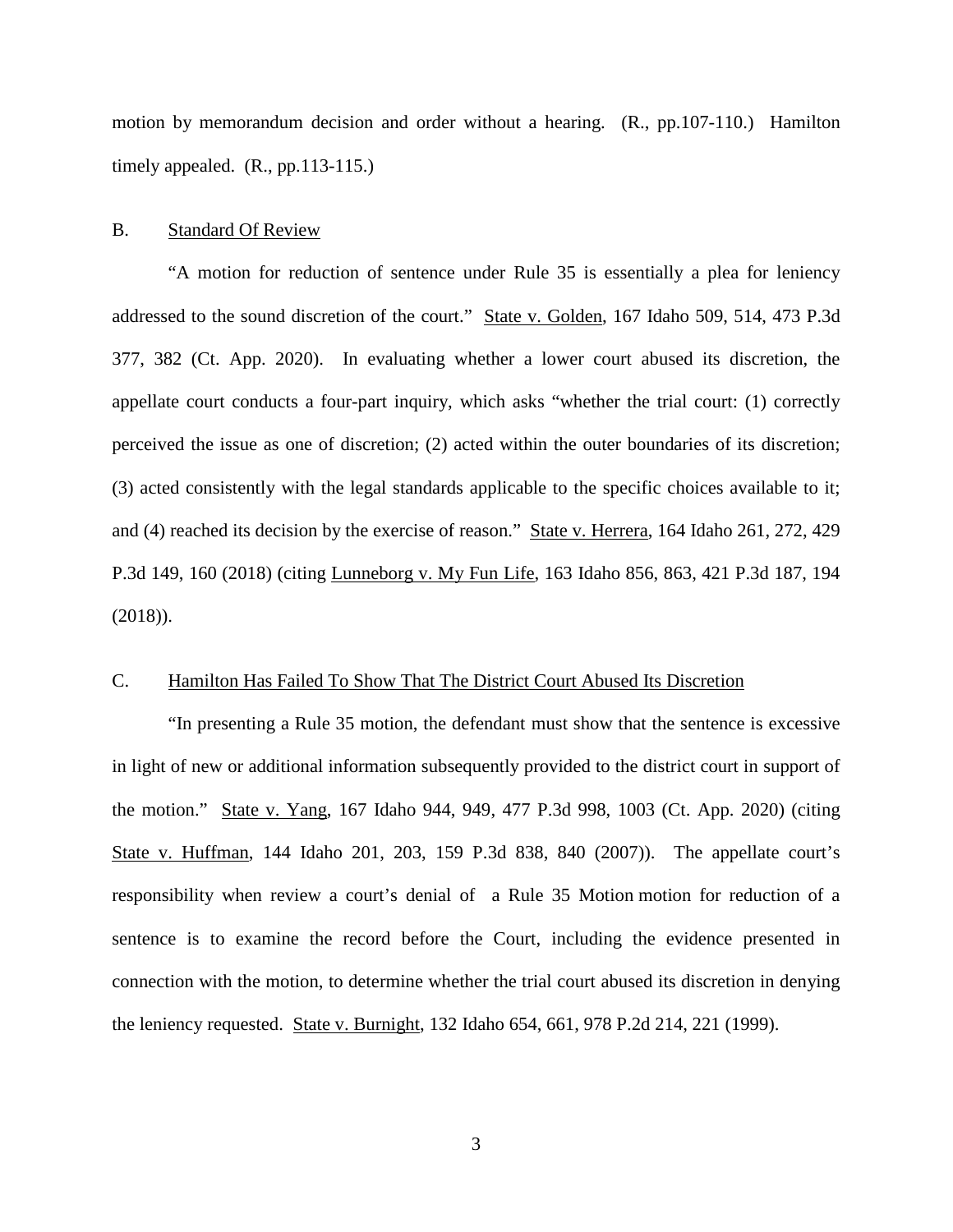In denying Hamilton's I.C.R. 35 motion in this case, the district court cited and applied the correct law and standards consistent with the law set forth above. (R, pp.107-108.) The court then summarized the procedural history of the case, and stated that it reviewed the motion and the record. (R., p.108.) The court acknowledged that while it "appreciate[d] the show of support for Defendant contained within the submitted letters, nothing Defendant has submitted tends to show that his original sentence was unduly harsh or excessive." (Id.) A review of the record supports the district court's determination.

While Hamilton presented numerous letters about his character in support of his I.C.R. 35 motion, they did not provide much, if any, new information that was not presented at the sentencing hearing one month prior. For his sentencing hearing, Hamilton submitted five letters and a sworn affidavit of support, and presented lengthy live testimony from a character witness. (Tr., p.20, L.7 – p.31, L.10; PSI, pp.41-46.) After not getting the sentence he hoped for, Hamilton utilized I.C.R. 35 simply to produce *more* character evidence a short time later, and to present a lengthier personal statement. These additional affirmations of Hamilton's good character did not demonstrate that his underlying sentence was excessive.

As the district court recognized at sentencing (Tr., p.82, Ls.10-15), the thefts did not constitute a singular isolated event, or a simple and fleeting lapse of bad judgment, as Hamilton appeared to attempt to portray them to the presentence investigator  $(See$  PSI, pp.2-3). Hamilton's thefts were planned out and methodical. They involved two different stores, multiple trips to the wine aisles of the grocery store, efforts to conceal the wine, and an apparent targeting of the most expensive wines. (PSI, pp.1-2, 129-138.)

As the presentence investigator noted (PSI, p.27), Hamilton never provided an adequate or plausible explanation for, or insight into, the thefts that would demonstrate he does not pose a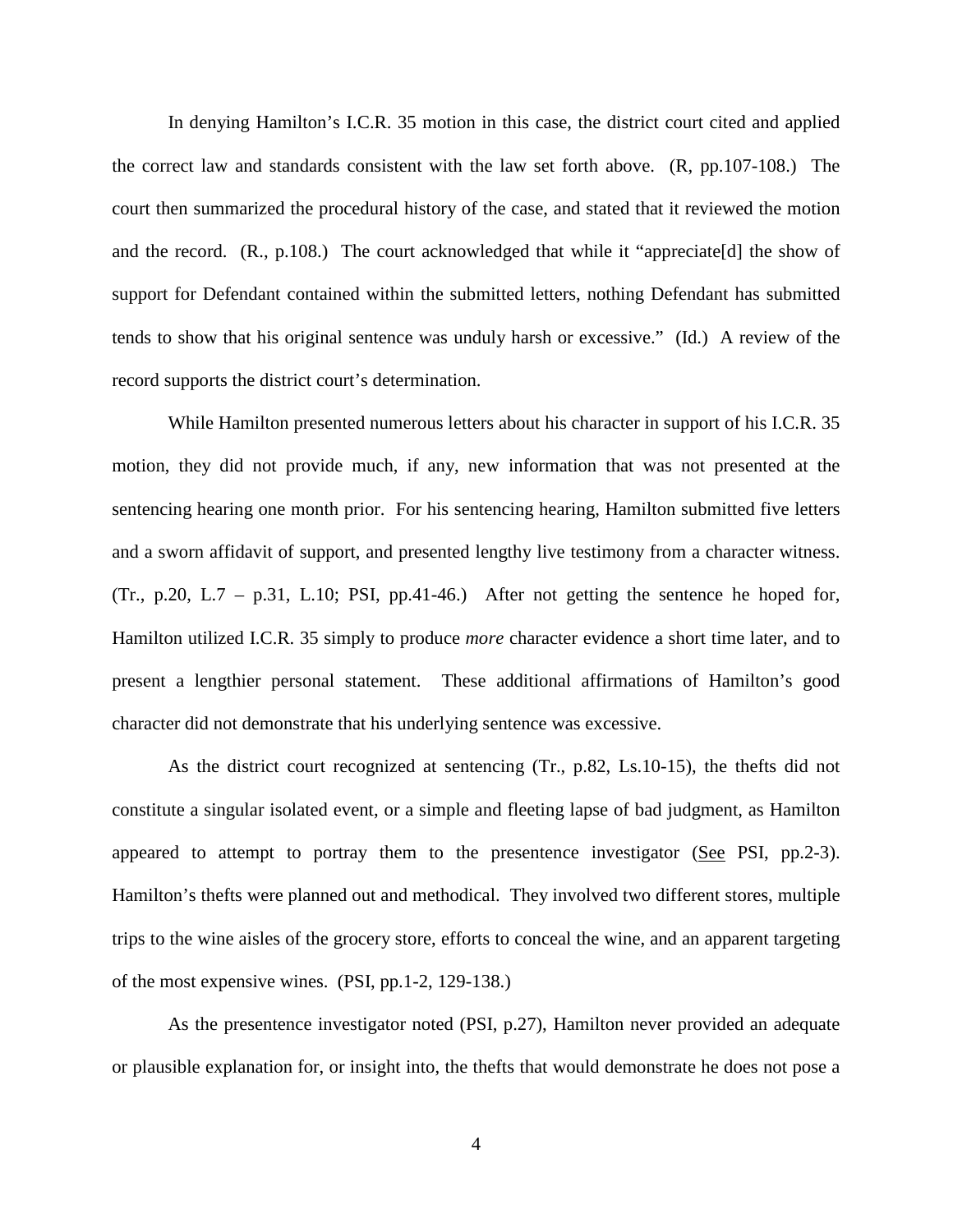significant danger to the community going forward. At the sentencing hearing, the district court reasonably surmised, based in part upon Hamilton's rental of a storage unit, that Hamilton and Moeri were looking to sell the wine, and that the thefts were "based purely in greed." (Tr., p.82, Ls.10-21.)

A review of his Hamilton's extensive statements made at the sentencing hearing (Tr., p.48, L.7 – p.58, L.16), to the presentence investigator (PSI, pp.2-4), and in a letter submitted in support of his I.C.R. 35 motion (R., pp.91-93), reveals a primary theme of expressing how difficult the collateral consequences of the thefts have been *for him* – including negative financial implications for his family and for a restaurant he owned, and the emotional impact of his thefts on himself and his family. Hamilton appears to have viewed these events as something bad that happened to him. The district court reasonably observed that Hamilton and Moeri were "projecting as victims." (Tr., p.82, Ls.2-10.)

Prior to this flurry of wine thefts, Hamilton had only one conviction since 1997, for driving while impaired in 2013. (PSI, pp.14-26.) However, prior to 1997, Hamilton had accumulated an extensive record of theft and other charges. Hamilton's record reflects at least seven theft-related convictions, including several felonies. (Id.) Hamilton also has multiple convictions for battery and eluding officers. (PSI, pp.15, 19, 22.) The district court reasonably considered this criminal history in declining to place Hamilton on probation. (Tr., p.82, L.22 – p.83, L.10.) The court noted that despite the lengthy period of time between charged crimes, Hamilton was, "at least for a period of time … fundamentally a thief," and not someone who made an unforeseeable isolated mistake with respect to the recent charges. (Tr., p.82, L.22 – p.83, L.10.) Hamilton was willing to engage in the wine thefts even though, as noted several times during the sentencing hearing and in the presentence investigation report (Tr., p.40, Ls.5-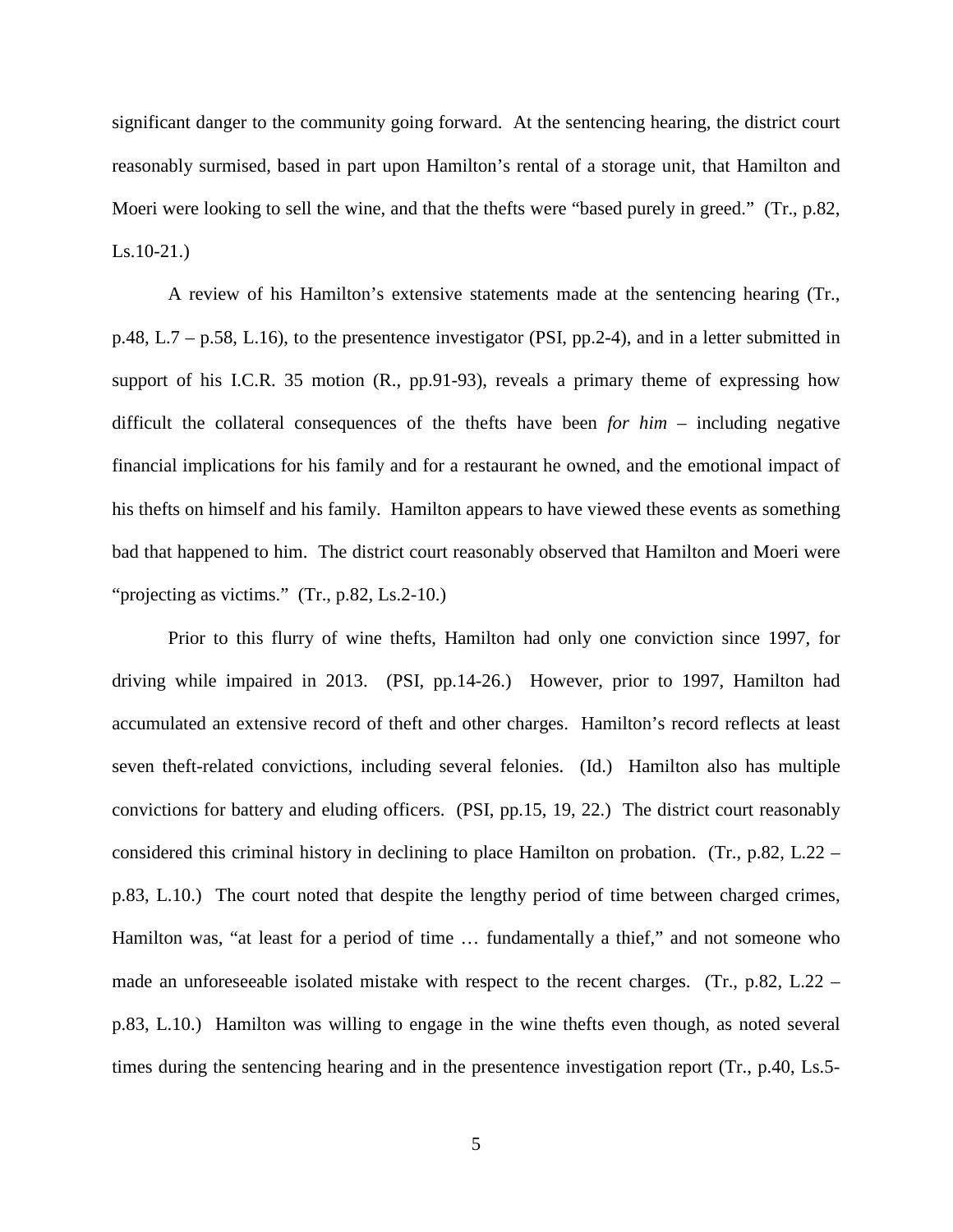14; p.43, Ls.12-15; p.46, Ls.4-15; PSI, pp.12, 26), he was in the process of successfully obtaining "clemency" with regard to his Florida convictions that remained on his record.

Hamilton scored a 28 on the LSI-R, which is in the higher end of the moderate recidivism (16-30) category. (PSI, pp.26-27.) In light of all of these factors, the state submits that both the plea agreement, which resulted in the dismissal of seven charges, and the six-month fixed sentence, demonstrated leniency and a strong consideration of mitigating factors by both the state and the district court. Nothing in the letters submitted in support of Hamilton's I.C.R. 35 motion demonstrate that this sentence was excessive.

On appeal, Hamilton points to a phrase in the I.C.R. 35 denial order in which the district court stated both that Hamilton "provided no new information," in support of his I.C.R. 35 motion, and that the letters he provided "did not change the court's mind." (Appellant's brief, p.5 n.3.) However, a review of the context of statements reveals that the court was not ignorant or dismissive of the letters or their content, but instead simply concluded, reasonably, that the letters contained no new information that warranted a sentence reduction. In fact, as noted above, the court specifically acknowledged that it "appreciate[d] the show of support for Defendant contained within the submitted letters." (R., p.108.)

Hamilton has failed to show that the district court abused its discretion by denying his I.C.R. 35(b) motion for reduction of sentence. This Court should therefore affirm the district court's determination.